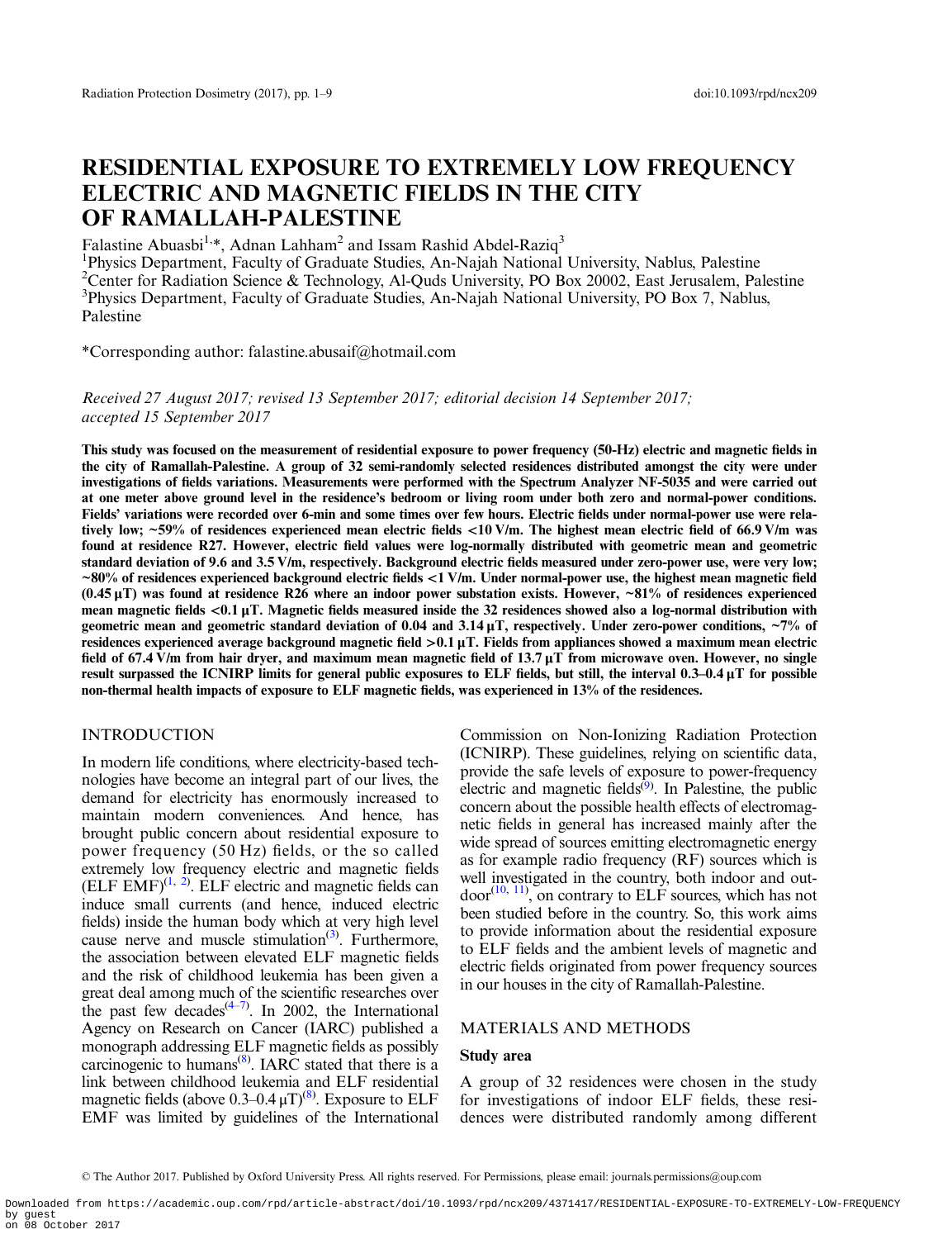<span id="page-1-0"></span>locations inside the city of Ramallah which is considered as the commercial and political center of Palestine with more than 40 000 inhabitants cur-rently living in this city<sup>([12\)](#page-7-0)</sup>. The majority of these 32 homes were apartments within buildings, while the rest were detached homes and few were in buildings where indoor power substation exists.

# Power conditions

The measurements were conducted at two distinct power uses, zero-power use and normal-power use. When zero-power use, the switchboard was turned off in view to record the background of ELF fields from surroundings or internal wirings. On the contrary, when normal-power use, most of the household appliances were turned on (just as normal day conditions) $(13)$  $(13)$  $(13)$ . For both of these power conditions, measurements of ELF fields were performed at the same points.

#### Data collecting

The Spectrum Analyzer NF-5035 from Aaronia was used to measure both electric and magnetic fields inside residences. This device which measures fields of the frequency range  $1 \text{ Hz}$ –30 MHz<sup>[\(14\)](#page-7-0)</sup> was adjusted to record fields at the frequency 50 Hz. A laser distance meter  $(HILTI)^{(15)}$  $(HILTI)^{(15)}$  $(HILTI)^{(15)}$  with accuracy of 1 mm, was used to maintain the distance 1 m above ground level and other important distances as dis-placement from operating appliances and electrical facilities. Spot measurements<sup>[\(13](#page-7-0), [16](#page-7-0), [17\)](#page-7-0)</sup> were used in order to record ELF field levels over short-period of time (6 min). Variations of ELF fields over few hours were recorded only in one of the residences (where the author lives) because of the inconvenience of asking random house owners to stay for hours at their residences. Measurements were taken at one meter above ground level<sup> $(12)$  $(12)$  $(12)$ </sup> (where the human genitals are) inside the residences living rooms or bedrooms, where a significant amount of time is usually spent (in the middle of the living room and by the bedside or sometimes where the people sleep in the bedroom). For each measurement one location was considered inside the room and attention was given to any electrical appliance in vicinity to the measurement location. Furthermore, existence of any close electric facility, as power lines or indoor substations was taken into consideration.

ELF fields from certain appliances were measured inside few residences to assign the fraction of exposure to ELF fields coming from appliances inside homes.

With Minitab 17 statistical software $(18)$  $(18)$  and Microsoft Excel, the data collected from different measurements carried indoor, were programmed and tested to display some important features of ELF fields:

- Variations of measured ELF fields over time.
- Arithmetic means and standard deviations of measured ELF fields.
- Ranges of measured ELF fields showing the minimum and maximum points.
- Correlation between ELF fields and distance from nearest operating appliance.
- Probability density functions<sup> $(19)$  $(19)$  $(19)$ </sup>, geometric means and geometric standard deviations of overall fields.

$$
f(x) = \frac{1}{\sqrt{2\pi}\sigma x} \exp\left(-\frac{(\ln(x) - \mu)^2}{2\sigma^2}\right) \tag{1}
$$

where,  $f(x)$  is the probability density function (PDF), and *x* is the variable that follows a log-

Table 1. Ranges, arithmetic means and standard deviations of indoor ELF fields under normal-power uses.

| E-field $(V/m)$ |               |      |      | B-field $\times 10^{-3}$ ( $\mu$ T) |     |                         |
|-----------------|---------------|------|------|-------------------------------------|-----|-------------------------|
| Residence       | Range         | AM   | SD   | Range                               | AM  | SD                      |
| R <sub>1</sub>  | $2.1 - 8.1$   | 4.1  | 1.7  | $32 - 53$                           | 44  | 9                       |
| R <sub>2</sub>  | $8.1 - 16.6$  | 13.1 | 2.5  | $28 - 42$                           | 35  | 4                       |
| R <sub>3</sub>  | $11.9 - 13.0$ | 12.5 | 0.4  | $111 - 127$                         | 118 | 4                       |
| R <sub>4</sub>  | $17.8 - 33.8$ | 27.6 | 7.2  | $49 - 87$                           | 67  | 14                      |
| R <sub>5</sub>  | $3.7 - 4.9$   | 4.2  | 0.3  | 218-635                             | 386 | 176                     |
| R <sub>6</sub>  | $18 - 30.5$   | 25.3 | 3.2  | $26 - 37$                           | 31  | 4                       |
| R7              | $8.2 - 9.1$   | 8.8  | 0.3  | $75 - 132$                          | 94  | 18                      |
| R8              | $2.1 - 2.7$   | 2.6  | 0.16 | $16 - 40$                           | 23  | 6                       |
| R9              | $2.6 - 3.1$   | 2.8  | 0.18 | $2 - 9$                             | 6   | $\overline{c}$          |
| R10             | $2.5 - 2.9$   | 2.8  | 0.10 | $22 - 47$                           | 36  | $\overline{7}$          |
| R11             | $1.7 - 3.0$   | 2.4  | 0.41 | $16 - 22$                           | 19  | $\overline{c}$          |
| R12             | 16.9-41.5     | 31.3 | 6.88 | 314-588                             | 448 | 90                      |
| R13             | $7.1 - 7.7$   | 7.4  | 0.18 | $5 - 16$                            | 12  | 3                       |
| R <sub>14</sub> | $57.2 - 77.3$ | 64.1 | 7.33 | $76 - 105$                          | 84  | 9                       |
| R15             | $0.5 - 0.7$   | 0.62 | 0.06 | $9 - 16$                            | 12  | $\overline{c}$          |
| R <sub>16</sub> | 56-76.5       | 63.8 | 5.0  | $18 - 42$                           | 36  | 8                       |
| R17             | $3.7 - 5.7$   | 4.3  | 0.49 | $9 - 14$                            | 12  | $\frac{2}{3}$           |
| R <sub>18</sub> | $8.9 - 17.8$  | 11.9 | 2.69 | $15 - 22$                           | 18  |                         |
| R <sub>19</sub> | $4.2 - 5.7$   | 5.0  | 0.57 | $5 - 15$                            | 10  | $\overline{3}$          |
| R20             | $1.6 - 2.1$   | 1.8  | 0.16 | $6 - 62$                            | 18  | 15                      |
| R21             | $7.3 - 8.3$   | 7.9  | 0.27 | $26 - 39$                           | 31  | 4                       |
| R <sub>22</sub> | $31.3 - 38.7$ | 36.7 | 2.08 | 165-425                             | 306 | 87                      |
| R <sub>23</sub> | $6.2 - 7.6$   | 6.8  | 0.54 | $25 - 31$                           | 28  | $\overline{\mathbf{c}}$ |
| R <sub>24</sub> | $30.1 - 39.8$ | 35.4 | 2.68 | $24 - 40$                           | 32  | 5                       |
| R <sub>25</sub> | $3.4 - 4.4$   | 3.7  | 0.28 | $11 - 21$                           | 15  | $\overline{3}$          |
| R <sub>26</sub> | $2.3 - 3.2$   | 3.0  | 0.24 | 432-555                             | 489 | 39                      |
| R <sub>27</sub> | 57.9-78.7     | 66.9 | 7.18 | $177 - 210$                         | 196 | 12                      |
| R <sub>28</sub> | $6.0 - 6.4$   | 6.1  | 0.11 | 76–91                               | 82  | 4                       |
| R <sub>29</sub> | $2.3 - 3.9$   | 3.1  | 0.45 | $3 - 10$                            | 7   | 3                       |
| R <sub>30</sub> | $0.98 - 1.2$  | 1.1  | 0.06 | $1 - 7$                             | 4   | $\overline{c}$          |
| R31             | $27.1 - 38.1$ | 32.2 | 3.27 | $67 - 92$                           | 78  | 6                       |
| R32             | $18.7 - 22.9$ | 21.1 | 1.08 | $14 - 29$                           | 22  | 6                       |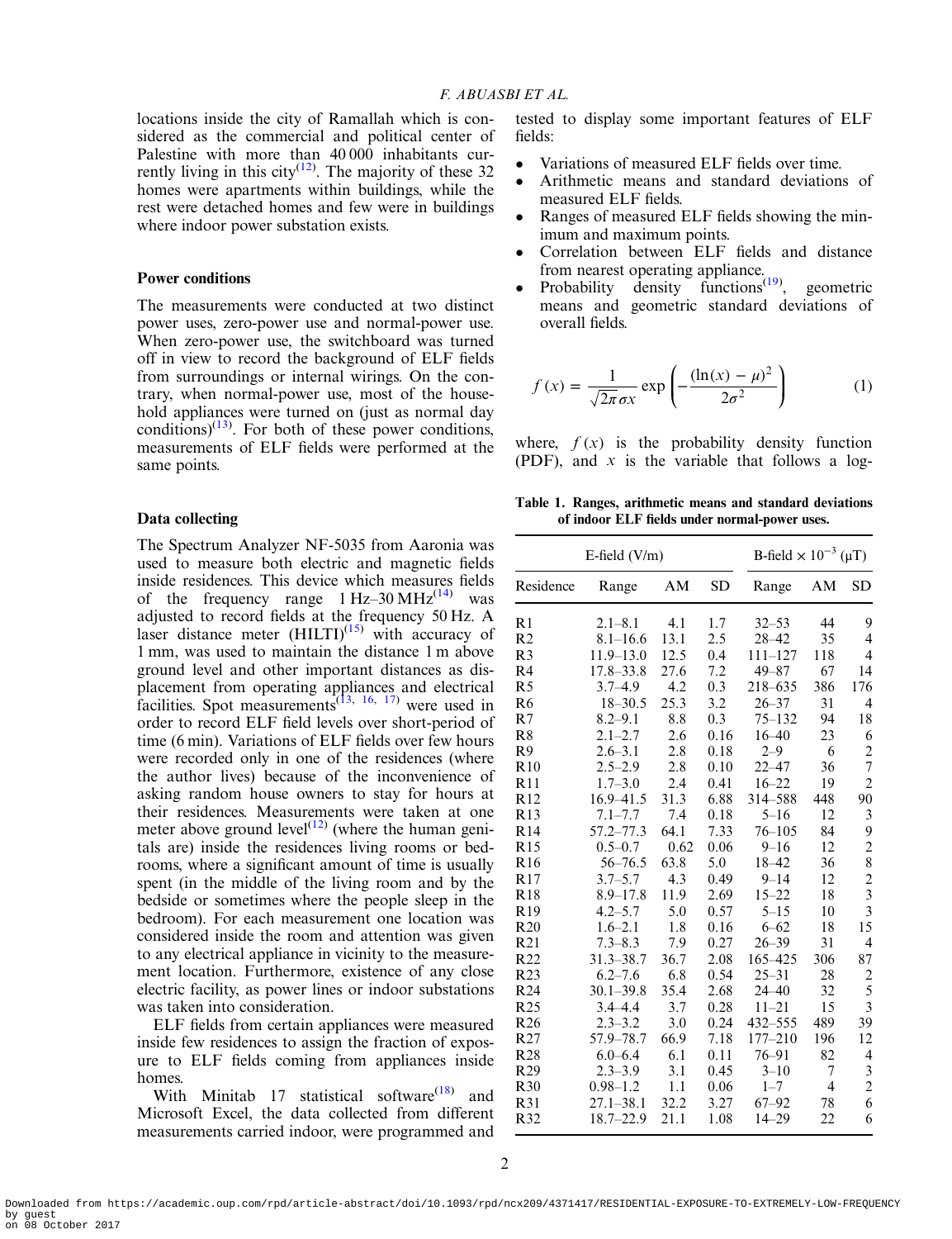#### RESIDENTIAL EXPOSURE TO ELF FIELDS

normal distribution (magnetic or electric field). The parameters  $\mu$  and  $\sigma$  are the mean and standard deviation of  $\ln(x)$  values, respectively<sup>[\(19\)](#page-7-0)</sup>.

## RESULTS

In normal conditions, the power use inside the residence was considered to be just as normal daily conditions without applying any restrictions on turning or shutting any particular electric source. Results of electric and magnetic fields recorded in each residence are presented in Table [1.](#page-1-0) Variations of ELF electric and magnetic fields over 2.5 h at night time in the bedroom of residence R10 are displayed in Figures 1 and 2. Fields strength were recorded at 1 m above ground level by the bedside with TV and AC operating. As Figure 2 shows, the peak experienced around 11:30 pm might be due to operating electrical sources from neighboring apartments, or other unknown sources.

Table [2](#page-3-0) presents the results of background ELF fields measured when no electric sources were applied (shutting down of the switchboard).

Except for few residences, the background fields were very low. Figures [3](#page-3-0) and [4](#page-4-0) show a comparison between mean fields under the normal and zeropower conditions.

During the study, a number of commonly used household appliances were under investigations of field's intensities. The results are summarized in Table [3.](#page-4-0)

The values of electric fields were distributed in a lognormal fashion with geometric mean, geometric standard deviation and median of 9.6, 3.5 and 7.9 V/m, respectively (Figures [5](#page-5-0) and [6](#page-5-0)). Magnetic fields, also, were log-normally distributed, with geometric mean,



Figure 1. Variations of ELF electric fields over 2.5 h period, and 1 m above ground level at residence R10.



Figure 2. Variations of ELF magnetic flux densities over 2.5 h period, and one meter above ground level at residence R10.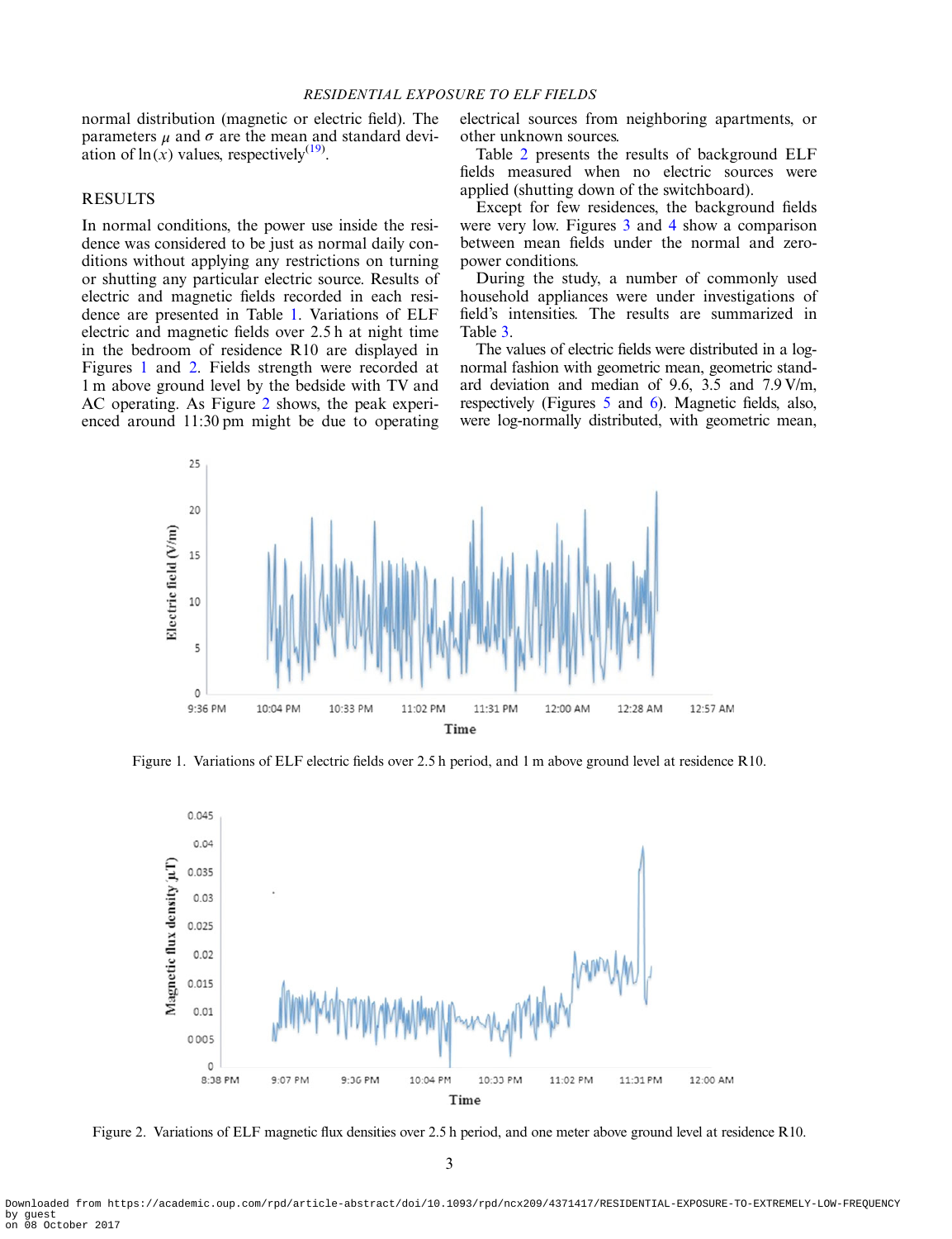<span id="page-3-0"></span>Table 2. Arithmetic means of indoor ELF fields under zeropower uses (background fields).

| R1<br>19<br>0.14<br>R <sub>2</sub><br>0.26<br>11<br>R <sub>3</sub><br>68<br>0.39<br>R <sub>4</sub><br>9.33<br>31<br>R <sub>5</sub><br>1.24<br>427<br>R6<br>9.83<br>18<br>R7<br>3.58<br>80<br>R8<br>0.19<br>$\mathbf{0}$<br>R9<br>0.17<br>$\theta$<br>R10<br>0.17<br>$\theta$<br>R11<br>0.12<br>6<br>5.5<br>R <sub>12</sub><br>0.12<br>R13<br>0.35<br>$\mathbf{0}$<br>R <sub>14</sub><br>0.18<br>$\mathbf{0}$<br>R <sub>15</sub><br>4<br>0.14<br>$\overline{4}$<br>R <sub>16</sub><br>0.14<br>R <sub>17</sub><br>0.16<br>6<br><b>R18</b><br>0.19<br>18<br>8<br>R <sub>19</sub><br>0.17<br>$\overline{c}$<br>R20<br>0.34<br>$\overline{4}$<br>R21<br>0.18<br>R <sub>22</sub><br>0.20<br>$\overline{0}$<br>$\overline{0}$<br>R <sub>23</sub><br>0.22<br>5<br>R <sub>24</sub><br>0.6<br>R <sub>25</sub><br>Not identified <sup>a</sup><br>Not identified <sup>a</sup><br>R <sub>26</sub><br>Not identified <sup>a</sup><br>Not identified <sup>a</sup><br>R <sub>27</sub><br>7.96<br>148<br>R <sub>28</sub><br>0.3<br>29<br>0.18<br>R <sub>29</sub><br>$\mathbf{0}$<br>R <sub>30</sub><br>0.18<br>$\mathbf{0}$<br>R31<br>30.78<br>6<br>R32<br>$\mathbf{0}$<br>0.29 | Residence | AM of E-field<br>(V/m) | AM of B-field $\times$<br>$10^{-3} (\mu T)$ |  |
|----------------------------------------------------------------------------------------------------------------------------------------------------------------------------------------------------------------------------------------------------------------------------------------------------------------------------------------------------------------------------------------------------------------------------------------------------------------------------------------------------------------------------------------------------------------------------------------------------------------------------------------------------------------------------------------------------------------------------------------------------------------------------------------------------------------------------------------------------------------------------------------------------------------------------------------------------------------------------------------------------------------------------------------------------------------------------------------------------------------------------------------------------------------|-----------|------------------------|---------------------------------------------|--|
|                                                                                                                                                                                                                                                                                                                                                                                                                                                                                                                                                                                                                                                                                                                                                                                                                                                                                                                                                                                                                                                                                                                                                                |           |                        |                                             |  |
|                                                                                                                                                                                                                                                                                                                                                                                                                                                                                                                                                                                                                                                                                                                                                                                                                                                                                                                                                                                                                                                                                                                                                                |           |                        |                                             |  |
|                                                                                                                                                                                                                                                                                                                                                                                                                                                                                                                                                                                                                                                                                                                                                                                                                                                                                                                                                                                                                                                                                                                                                                |           |                        |                                             |  |
|                                                                                                                                                                                                                                                                                                                                                                                                                                                                                                                                                                                                                                                                                                                                                                                                                                                                                                                                                                                                                                                                                                                                                                |           |                        |                                             |  |
|                                                                                                                                                                                                                                                                                                                                                                                                                                                                                                                                                                                                                                                                                                                                                                                                                                                                                                                                                                                                                                                                                                                                                                |           |                        |                                             |  |
|                                                                                                                                                                                                                                                                                                                                                                                                                                                                                                                                                                                                                                                                                                                                                                                                                                                                                                                                                                                                                                                                                                                                                                |           |                        |                                             |  |
|                                                                                                                                                                                                                                                                                                                                                                                                                                                                                                                                                                                                                                                                                                                                                                                                                                                                                                                                                                                                                                                                                                                                                                |           |                        |                                             |  |
|                                                                                                                                                                                                                                                                                                                                                                                                                                                                                                                                                                                                                                                                                                                                                                                                                                                                                                                                                                                                                                                                                                                                                                |           |                        |                                             |  |
|                                                                                                                                                                                                                                                                                                                                                                                                                                                                                                                                                                                                                                                                                                                                                                                                                                                                                                                                                                                                                                                                                                                                                                |           |                        |                                             |  |
|                                                                                                                                                                                                                                                                                                                                                                                                                                                                                                                                                                                                                                                                                                                                                                                                                                                                                                                                                                                                                                                                                                                                                                |           |                        |                                             |  |
|                                                                                                                                                                                                                                                                                                                                                                                                                                                                                                                                                                                                                                                                                                                                                                                                                                                                                                                                                                                                                                                                                                                                                                |           |                        |                                             |  |
|                                                                                                                                                                                                                                                                                                                                                                                                                                                                                                                                                                                                                                                                                                                                                                                                                                                                                                                                                                                                                                                                                                                                                                |           |                        |                                             |  |
|                                                                                                                                                                                                                                                                                                                                                                                                                                                                                                                                                                                                                                                                                                                                                                                                                                                                                                                                                                                                                                                                                                                                                                |           |                        |                                             |  |
|                                                                                                                                                                                                                                                                                                                                                                                                                                                                                                                                                                                                                                                                                                                                                                                                                                                                                                                                                                                                                                                                                                                                                                |           |                        |                                             |  |
|                                                                                                                                                                                                                                                                                                                                                                                                                                                                                                                                                                                                                                                                                                                                                                                                                                                                                                                                                                                                                                                                                                                                                                |           |                        |                                             |  |
|                                                                                                                                                                                                                                                                                                                                                                                                                                                                                                                                                                                                                                                                                                                                                                                                                                                                                                                                                                                                                                                                                                                                                                |           |                        |                                             |  |
|                                                                                                                                                                                                                                                                                                                                                                                                                                                                                                                                                                                                                                                                                                                                                                                                                                                                                                                                                                                                                                                                                                                                                                |           |                        |                                             |  |
|                                                                                                                                                                                                                                                                                                                                                                                                                                                                                                                                                                                                                                                                                                                                                                                                                                                                                                                                                                                                                                                                                                                                                                |           |                        |                                             |  |
|                                                                                                                                                                                                                                                                                                                                                                                                                                                                                                                                                                                                                                                                                                                                                                                                                                                                                                                                                                                                                                                                                                                                                                |           |                        |                                             |  |
|                                                                                                                                                                                                                                                                                                                                                                                                                                                                                                                                                                                                                                                                                                                                                                                                                                                                                                                                                                                                                                                                                                                                                                |           |                        |                                             |  |
|                                                                                                                                                                                                                                                                                                                                                                                                                                                                                                                                                                                                                                                                                                                                                                                                                                                                                                                                                                                                                                                                                                                                                                |           |                        |                                             |  |
|                                                                                                                                                                                                                                                                                                                                                                                                                                                                                                                                                                                                                                                                                                                                                                                                                                                                                                                                                                                                                                                                                                                                                                |           |                        |                                             |  |
|                                                                                                                                                                                                                                                                                                                                                                                                                                                                                                                                                                                                                                                                                                                                                                                                                                                                                                                                                                                                                                                                                                                                                                |           |                        |                                             |  |
|                                                                                                                                                                                                                                                                                                                                                                                                                                                                                                                                                                                                                                                                                                                                                                                                                                                                                                                                                                                                                                                                                                                                                                |           |                        |                                             |  |
|                                                                                                                                                                                                                                                                                                                                                                                                                                                                                                                                                                                                                                                                                                                                                                                                                                                                                                                                                                                                                                                                                                                                                                |           |                        |                                             |  |
|                                                                                                                                                                                                                                                                                                                                                                                                                                                                                                                                                                                                                                                                                                                                                                                                                                                                                                                                                                                                                                                                                                                                                                |           |                        |                                             |  |
|                                                                                                                                                                                                                                                                                                                                                                                                                                                                                                                                                                                                                                                                                                                                                                                                                                                                                                                                                                                                                                                                                                                                                                |           |                        |                                             |  |
|                                                                                                                                                                                                                                                                                                                                                                                                                                                                                                                                                                                                                                                                                                                                                                                                                                                                                                                                                                                                                                                                                                                                                                |           |                        |                                             |  |
|                                                                                                                                                                                                                                                                                                                                                                                                                                                                                                                                                                                                                                                                                                                                                                                                                                                                                                                                                                                                                                                                                                                                                                |           |                        |                                             |  |
|                                                                                                                                                                                                                                                                                                                                                                                                                                                                                                                                                                                                                                                                                                                                                                                                                                                                                                                                                                                                                                                                                                                                                                |           |                        |                                             |  |
|                                                                                                                                                                                                                                                                                                                                                                                                                                                                                                                                                                                                                                                                                                                                                                                                                                                                                                                                                                                                                                                                                                                                                                |           |                        |                                             |  |
|                                                                                                                                                                                                                                                                                                                                                                                                                                                                                                                                                                                                                                                                                                                                                                                                                                                                                                                                                                                                                                                                                                                                                                |           |                        |                                             |  |

<sup>a</sup>At residences R25 and R26, the zero-power fields were not identified for technical reasons.

geometric standard deviation and median of 0.04, 3.18 and  $0.04 \mu T$ , respectively (Figures [7](#page-6-0) and [8](#page-6-0)).

The relation between ELF fields (as dependent variables) and distance from closest operating appliance (as independent variables) was investigated showing a strong negative correlation between mean electric field and distance with coefficient of correlation of  $-0.8$  and *p*-value of 0.000 (Figure [9](#page-6-0)). On the other hand, a moderate negative correlation was found between mean magnetic fields and distance with coefficient of correlation of  $-0.41$  and p-value of 0.020. However, these correlations between indoor ELF fields and distance from operating appliances are in consistence with the physical facts that state diminishing of ELF fields with increasing distances from point sources $(20)$  $(20)$ .

# DISCUSSION

High ELF fields inside a residence can be attributed to different causes. In accordance with the litera-ture<sup>[\(21](#page-7-0)–[27](#page-8-0))</sup>, these are: proximity to working appliances, proximity to outdoor power lines, existence of indoor power-substation (HV transformer) or type and location of house (flat, detached or in a camp).

### ELF magnetic fields

Magnetic fields that were  $>0.1 \mu T$  under normalpower use were found at the residences R26, R12, R5, R22, R27 and R3. With average field intensities 0.49, 0.45, 0.39, 0.31, 0.20 and 0.12 μT, respectively. Back to the characteristics of residences, there is a fair explanation for the high fields; R26 was one floor away from an indoor substation, furthermore, the distribution board was 1 m away from location of measurement. At R12, the measurement was carried in close vicinity (0.4 m) to working electric



Figure 3. Comparison of average ELF electric fields under zero and normal-power uses.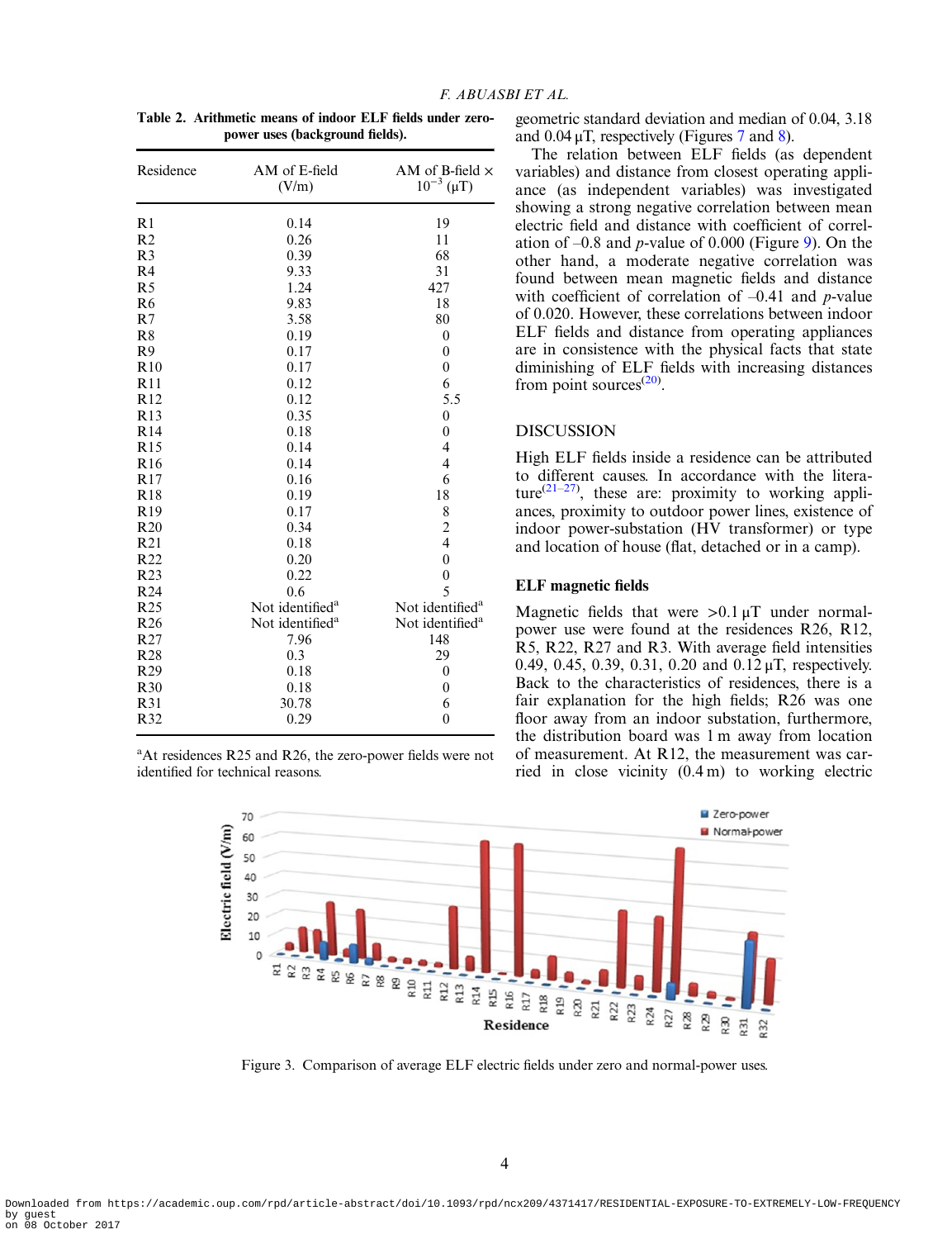<span id="page-4-0"></span>

Figure 4. Comparison of average ELF magnetic flux densities under zero and normal-power uses.

|                        | E-field $(V/m)$ | B-field $(\mu T)$ |               |         |
|------------------------|-----------------|-------------------|---------------|---------|
| Appliance <sup>a</sup> | Range           | Average           | Range         | Average |
| Food processor         | $56 - 73$       | 64.2              | $3.2 - 5.5$   | 3.66    |
| Laptop charger         | $59.1 - 73.7$   | 65.5              | $7.6 - 8.4$   | 7.86    |
| TV (LCD)               | $53.3 - 71.9$   | 60.8              | $0.06 - 0.07$ | 0.06    |
| Microwave oven         | $52 - 76$       | 65.3              | $9.9 - 15.1$  | 13.67   |
| Electric heater        | $43 - 48.3$     | 45.9              | $5.6 - 9.9$   | 7.63    |
| AC                     | $49.2 - 68$     | 53.9              | $0.13 - 0.87$ | 0.44    |
| Phone charger          | $48.8 - 71.7$   | 62.8              | $0.03 - 0.04$ | 0.03    |
| Hair dryer             | $57 - 77$       | 67.4              | $0.81 - 2.0$  | 1.32    |
| Vacuum cleaner         | $57.2 - 74.5$   | 66.3              | $4.8 - 8.06$  | 6.48    |
| Meter board            | $62.2 - 67.2$   | 64                | $4.84 - 5.6$  | 5.16    |
| Refrigerator           | $2.2 - 3.8$     | 2.9               | $0.20 - 0.25$ | 0.23    |
| Toaster                | $59 - 78.3$     | 66.8              | $1.73 - 3.41$ | 2.82    |

Table 3. Average ELF electric and magnetic fields from certain appliances.

a For the appliances, toaster, hair dryer, vacuum cleaner, food processor, refrigerator and microwave oven the measurements were carried at normal distance of use. For the TV, chargers, AC, electric heater and meter board the measurements were carried at their front surfaces. The average represents different field intensities recorded over 6 min.

heater. R5 was an apartment at Qadourah camp, which is known as a highly populated area with houses very close to each other. At R22, the measurement was performed in proximity to working AC (0.3 m). R27 was at the same floor level of an indoor power substation. The high field at R3 might be attributed to some wire faults within the home. In accordance, the average background fields within these residences were relatively high. Finally,  $\sim$ 33 and 7% of residences experienced average magnetic fields at zero-power conditions of 0 and  $>0.1 \mu T$ , respectively.

## ELF electric fields

In accordance with the low-voltage electricity for domestic uses, the majority of ELF electric fields under normal-power conditions were in order of few volts per meter. The highest means of electric fields 66.9, 64.1, 63.8, 36.7, 35.4, 32.2 and 31.3 V/m were found at R27, R14, R16, R22, R24, R31 and R12, respectively. Proximity to working electrical appliances was the main reason for most of these elevated fields; at R14, R16, R22, R24 and R12 the measurements were in close vicinity  $(<1$  m) to laptop charger, AC cable, AC cable, phone charger and electric heater, respectively. R27, as stated earlier was in a building with indoor power substation. R31 was in close vicinity to an outdoor power line. However, the means of background electric fields were relatively very low (<1 V/m in 80% of residences) except at R31 with average background of 30.8 V/m.

For fields from appliances, levels of electric fields varied within the same range which is reasonably justified by the same low-voltage  $(0.24 \text{ KV})^{(28)}$  $(0.24 \text{ KV})^{(28)}$  $(0.24 \text{ KV})^{(28)}$  electricity inside all homes. On contrast, the strength of magnetic fields from appliances showed different variations and were not within a certain range of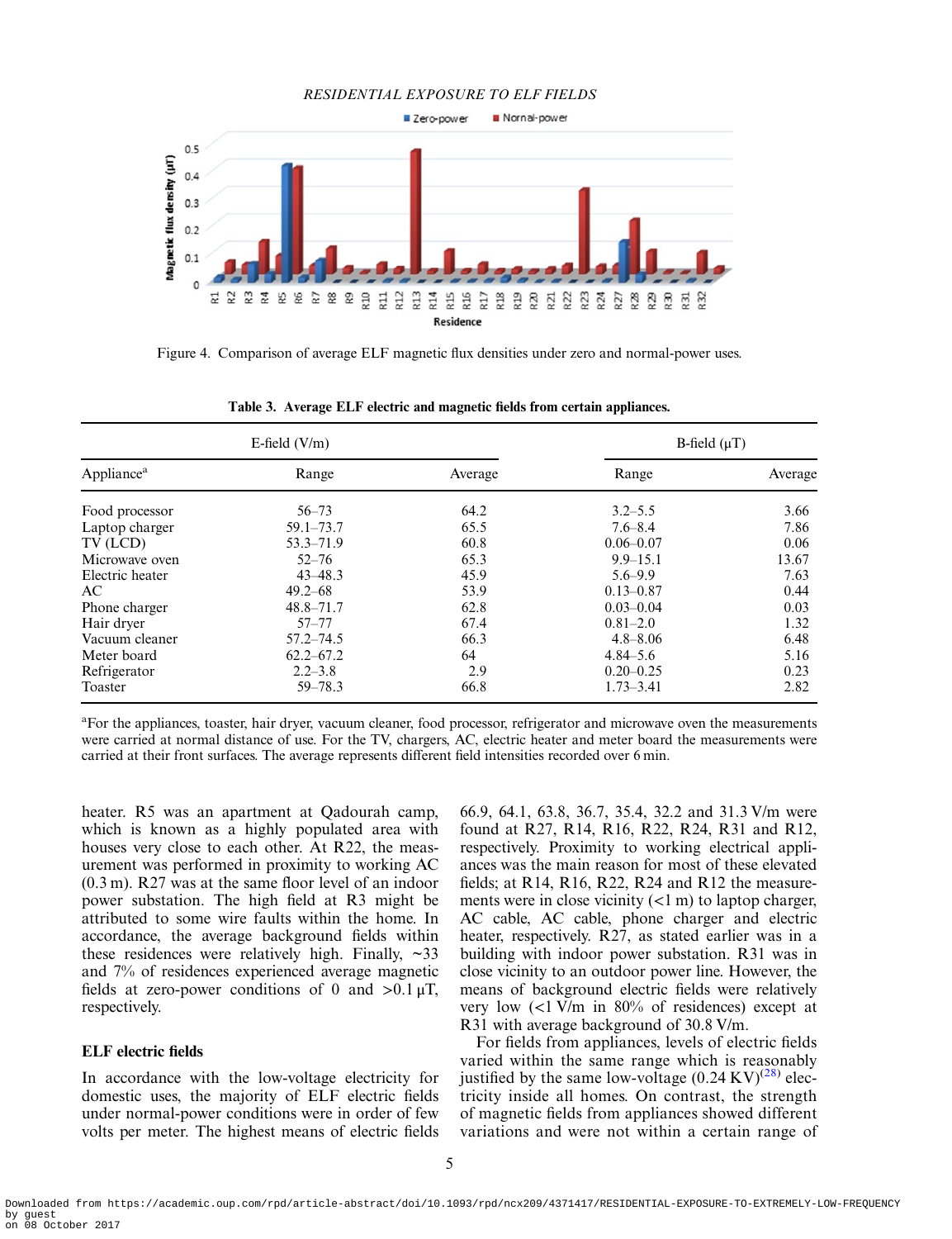<span id="page-5-0"></span>

Figure 5. A histogram of ELF electric fields based on maximum recorded intensities at the 32 residences.



Figure 6. The log-normal distribution of maximum ELF electric fields from the 32 residences (based on the values of parameters  $\mu = 2.26$  and  $\sigma = 1.25$  V/m).

measurement. A possible explanation for this could be the electrical power of electrical devices; where the power is directly proportional to the electric current.

# **CONCLUSION**

Exposure assessment is more complicated than thought; residents do not spend all their time within bedrooms or living rooms. An average person is exposed to ELF fields from the environment too. Passing underneath power lines, or even, by the sides of near-street distributors would definitely add a

fraction to our exposure. Furthermore, as a part of our daily life, we spend not less than an hour (on average) in very close vicinity to operating appliances which, per contra, contributes in a big portion of the exposure.

Numerous previous studies were focused on the effect of ELF fields, and mainly magnetic fields, on health $(29-32)$  $(29-32)$  $(29-32)$  $(29-32)$  and whether they were possible human carcinogenic $(4-8)$  $(4-8)$  $(4-8)$  $(4-8)$ . For this exact reason, international guidelines for exposure to ELF fields have been established. Thus, it is worth mentioning by the end of study to give an approximate assessment for residential exposure to ELF fields in Ramallah city.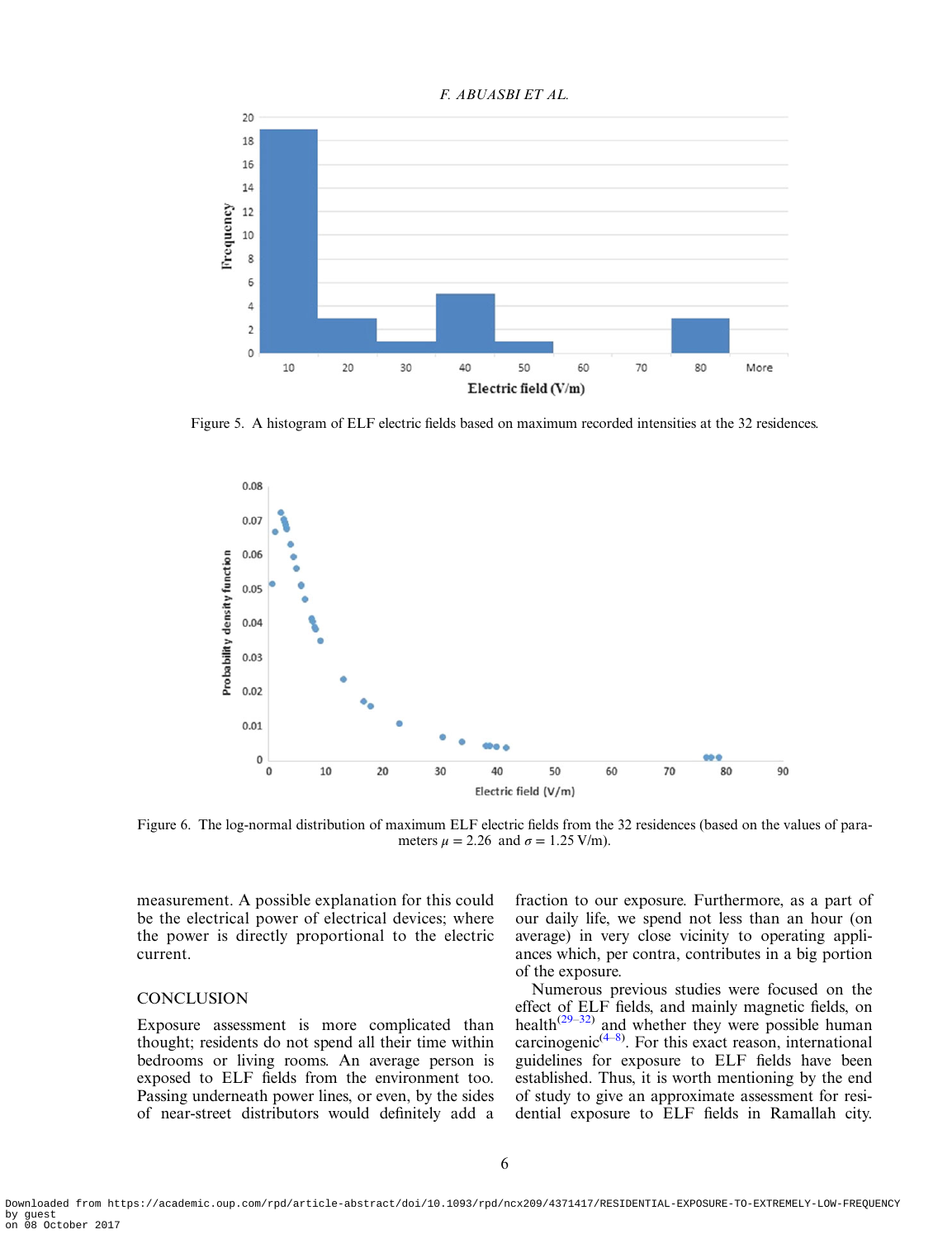<span id="page-6-0"></span>

Figure 7. A histogram of ELF magnetic flux densities based on maximum recorded fields at the 32 residences.



Figure 8. The log-normal distribution of maximum ELF magnetic flux densities from the 32 residences (based on the values of parameters  $\mu = -3.12 \mu T$  and  $\sigma = 1.16 \mu T$ ).



Figure 9. A scatter plot showing the strong negative correlation between mean electric fields measured among the 32 residences and distance from nearest operating appliance.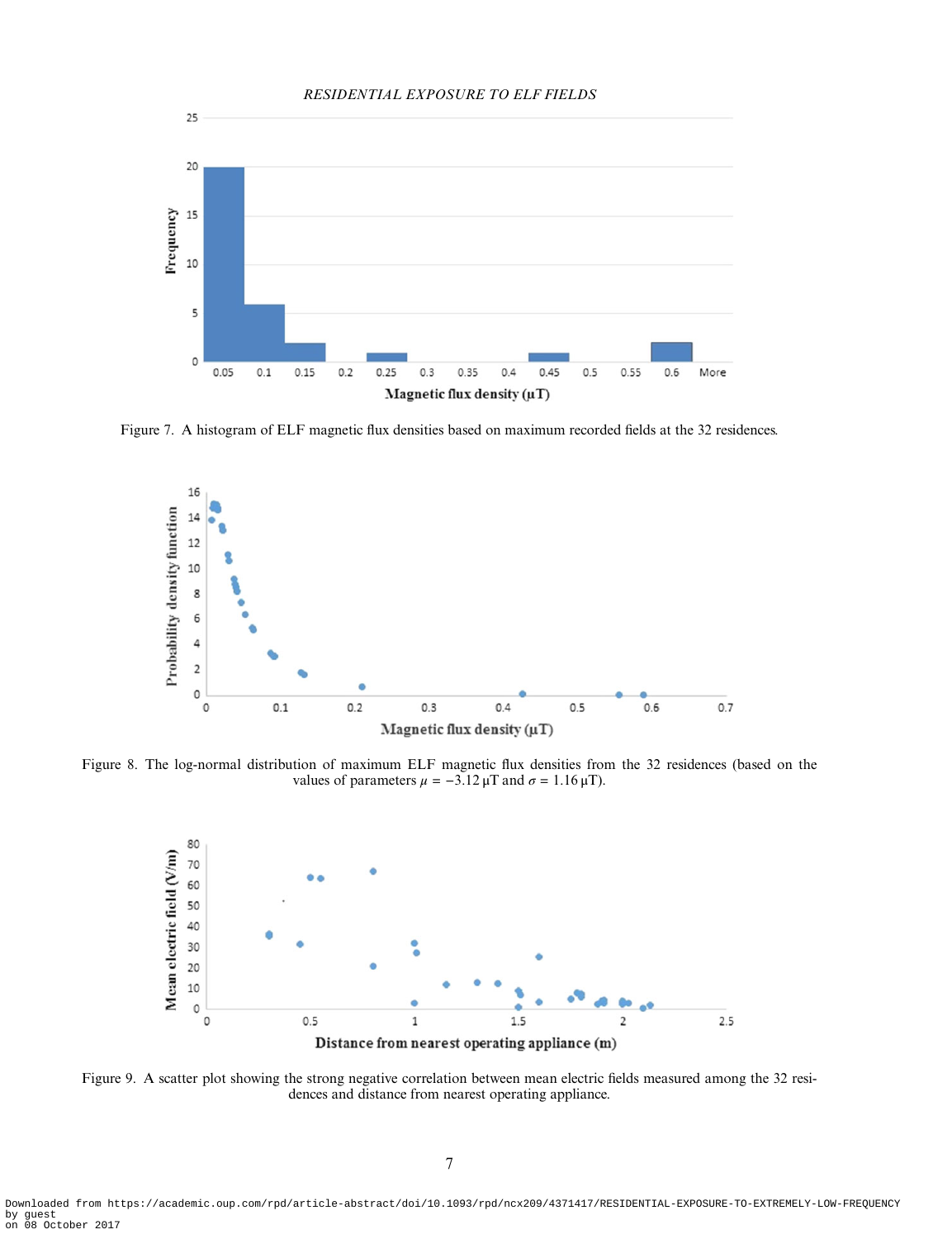<span id="page-7-0"></span>

| Table 4. Indoor residential exposure to ELF magnetic fields |
|-------------------------------------------------------------|
| based on average values.                                    |

| Exposure to       | Estimated percent of residences |  |  |
|-------------------|---------------------------------|--|--|
| B-field $(\mu T)$ | experienced the field $(\% )$   |  |  |
| < 0.1             | 81                              |  |  |
| > 0.1             | 19                              |  |  |
| $0.3 - 0.4$       | 13                              |  |  |

|  | Table 5. Indoor residential exposure to ELF electric fields |  |  |  |
|--|-------------------------------------------------------------|--|--|--|
|  | based on average values.                                    |  |  |  |

| Exposure to<br>E-field $(V/m)$ | Estimated percent of residences<br>experienced the field $(\% )$ |  |  |
|--------------------------------|------------------------------------------------------------------|--|--|
| <10                            | 59                                                               |  |  |
| $10 - 30$                      | 19                                                               |  |  |
| >30                            | 22                                                               |  |  |

Tables 4 and 5 summarize the data of these indoor exposures.

During the study, no single result surpassed the ICNIRP safety guidelines (100 μT and 5000 V/m for general public exposures to ELF fields) $^{(9)}$ . All the measured fields were well below these guidelines. Anyway, if non-thermal effects were considered, the assessment would be different and so would be the risks; since some residences (~13%) experienced fields in the range  $0.3-0.4 \mu T$ , which is an interval stated by  $IARC^{(8)}$  for long-term exposures that might be linked to non-thermal possible health impacts as childhood leukemia.

#### **REFERENCES**

- 1. World Health Organization (WHO). Extremely low frequency fields. Environmental Health Criteria No. 238, WHO, 2007.
- 2. World Health Organization (WHO). Electromagnetic fields and public health. WHO fact sheet No. 322, 2007.
- 3. James, C. L. Advances in Electromagnetic Fields in Living System: Health Effects of Cell Phone Radiation. Vol. 5 (New York, USA: Springer) p. 169 (2009).
- 4. Schüz, J., Grigat, J. P., Brinkmann, K. and Michaelis, J. Residential magnetic fields as a risk factor for childhood acute leukaemia: results from a German population-based case-control study. IJC 91(5), 728–735 (2001).
- 5. Schüz, J. Exposure to extremely low-frequency magnetic fields and the risk of childhood cancer: update of the epidemiological evidence. Prog. Biophys. Mol. Biol. 107(3), 339–342 (2011).
- 6. Maslanyj, M. P., Mee, T. J. and Allen, S. G. Identification and investigation of sources of residential magnetic field exposures in the UKCCS. Health Protection Agency Report, 2005.
- 7. Pedersen, C., Johansen, C., Schüz, J., Olsen, J. H. and Raaschou-Nielsen, O. Residential exposure to extremely low-frequency magnetic fields and risk of childhood leukaemia, CNS tumour and lymphoma in Denmark. Br. J. Cancer 113(9), 1370–1374 (2015).
- 8. World Health Organization (WHO). Evaluation of Carcinogenic Risks to Humans. 80 (Lyon, France: IARC Press) (2002).
- 9. International Commission for Non-Ionizing Radiation Protection (ICNIRP). Guidelines for limiting exposure to time-varying electric, magnetic, and electromagnetic fields (up to  $300GHz$ ). Health Phys. 74(4), 494–522 (1998).
- 10. Lahham, A. and Hammash, A. Outdoor radiofrequency radiation levels in the West Bank-Palestine. Radiat. Prot. Dosim. 149(4), 399–402 (2012).
- 11. Lahham, A., Sharabati, A. and Almasri, H. Public exposure from indoor radiofrequency radiation in the City of Hebron, West Bank-Palestine. Health Phys. 109 (2), 117–121 (2015).
- 12. Welcome to Palestine. Ramallah—The Pride of Palestine. Available on [http://www.ramallah.ps/](http://www.ramallah.ps/userfiles/file/publications/welcomekit.pdf) userfiles/fi[le/publications/welcomekit.pdf](http://www.ramallah.ps/userfiles/file/publications/welcomekit.pdf) (last accessed December 2016).
- 13. Karipidis, K., Measurement of Residential Power Frequency Magnetic Fields, ARPANSA Technical Report 134, Commonwealth of Australia, 2002.
- 14. Aaronia. EMC Spectrum Analyzer Datasheet. Available on [http://www.aaronia.com/Datasheets/Spectrum\\_Analyzer/](http://www.aaronia.com/Datasheets/Spectrum_Analyzer/Spectran-NF-Series.pdf) [Spectran-NF-Series.pdf](http://www.aaronia.com/Datasheets/Spectrum_Analyzer/Spectran-NF-Series.pdf) (last accessed January 2017).
- 15. Hilti. Measuring Systems. Available on [https://www.](https://www.hilti.com/medias/sys_master/h05/h77/9123508944926.pdf) [hilti.com/medias/sys\\_master/h05/h77/9123508944926.](https://www.hilti.com/medias/sys_master/h05/h77/9123508944926.pdf) [pdf](https://www.hilti.com/medias/sys_master/h05/h77/9123508944926.pdf) (last accessed January 2017).
- 16. Eskelinen, T., Keinänen, J., Salonen, H. and Juutilainen, J. Use of spot measurements for assessing residential ELF magnetic field exposure: a validity study. Bioelectromagnetics 23(2), 173–176 (2002).
- 17. Ilonen, K., Markkanen, A., Mezei, G. and Juutilainen, J. Indoor transformer stations as predictors of residential ELF magnetic field exposure. Bioelectromagnetics 29(3),  $213-218$  (2008).
- 18. Minitab 17. Getting Started With Minitab 17. Available on [http://pdf.directindustry.com/pdf/minitab-ltd/minitab-](http://pdf.directindustry.com/pdf/minitab-ltd/minitab-17-getting-started/13108-515383.html)[17-getting-started/13108-515383.html](http://pdf.directindustry.com/pdf/minitab-ltd/minitab-17-getting-started/13108-515383.html) (last accessed November 2016).
- 19. Millard, S. P. and Neerchal, N. K. Environmental Statistics With S-Plus (Boca Raton, London, New York, Washington (D.C.): CRC Press) p. 175 (2000).
- 20. Kaune, W. T. Assessing human exposure to powerfrequency electric and magnetic fields. Environ. Health Perspect. 101(Suppl 4), 121–133 (1993).
- 21. Moriyama, K. and Yoshitomi, K. Apartment electrical wiring: a cause of extremely low frequency magnetic field exposure in residential areas. Bioelectromagnetics 26(3), 238–241 (2005).
- 22. Röösli, M., Jenni, D., Kheifets, L. and Mezei, G. Extremely low frequency magnetic field measurements in buildings with transformer stations in Switzerland. Sci. Total Environ. **409**(18), 3364–3369 (2011).
- 23. Safigianni, A. S. and Kostopoulou, A. Electric and magnetic field measurements in an indoor electric power substation. J. Mater. Process. Technol. 181(1-3), 126–130 (2007) ELSEVIER.